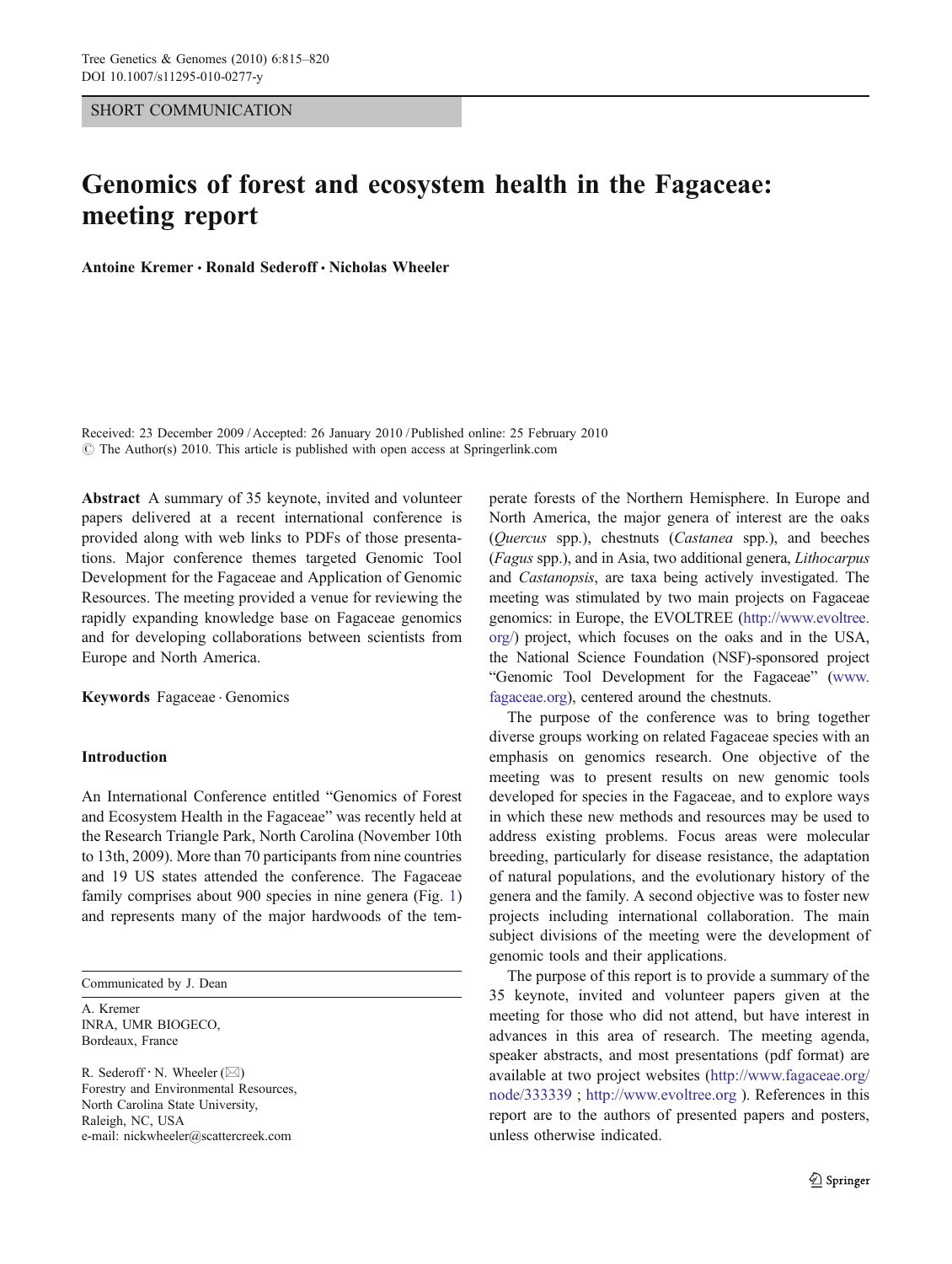<span id="page-1-0"></span>

Fig. 1 An abbreviated phylogeny of the Fagaceae (adapted from Manos et al. [2008](#page-5-0))

#### Development of genomic tools for the fagaceae

Gene discovery and expression (ESTs)

Bakarat et al. and Plomion et al. described characterizing the Fagaceae transcriptome through deep Expressed Sequence Tag (EST) sequencing, providing a resource for gene discovery, and a source of molecular markers for genetic mapping and linking genetic and physical maps. cDNA libraries and ESTs have been established by parallel projects in the USA and Europe. The US team combined 10K Sanger reads with 454 pyro-sequencing and produced over 2M reads for five Fagaceae species, resulting in 40,000 unigenes from American chestnut (Castanea dentata) and Chinese chestnut (Castanea mollissima), over 19,000 unigenes from white oak (Quercus alba) and red oak (Quercus rubra), and ∼7,000 unigenes from American beech (*Fagus grandifolia*). Thousands of the unigenes are full or nearly full-length cDNAs. These resources are available at the Fagaceae website [\(http://www.fagaceae.](http://www.fagaceae.com) [com](http://www.fagaceae.com)). In silico comparisons between the transcriptome of canker and healthy stems in American and Chinese chestnut, as well as between canker tissues from both species led to the identification of candidate genes for resistance to the blight disease. In addition, the mining the cDNA sequences has allowed the identification of hundreds of chestnut microRNAs, of which several target defenserelated genes.

As part of the EVOLTREE project, the European team obtained (1) over 145,000 Sanger ESTs from 20 cDNA

and SSH libraries made from various oak tissues (bud, leaf, differentiating xylem, root), developmental stages (bud phenology) as well as abiotically challenged trees, and (2) 2M 454 reads aiming at the discovery of genes differentially expressed between early and late flushing populations at both endo- and eco-dormancy stages, and between Quercus petraea and Quercus robur. A combined Sanger-454 unigene set is under construction and will provide a detailed catalog of the oak transciptome, and also a source of single nucleotide polymorphism (SNP) and simple sequence repeat (SSR) markers for linkage and association mapping. These resources are available through the Quercus portal at [https://w3.pierroton.inra.](https://w3.pierroton.inra.fr:8443/QuercusPortal) [fr:8443/QuercusPortal.](https://w3.pierroton.inra.fr:8443/QuercusPortal)

## Genome sequence

One of the highlights of the meeting was the announcement (Nelson et al.) of the Forest Health Initiative [\(http://](http://foresthealthinitiative.org/) [foresthealthinitiative.org/\)](http://foresthealthinitiative.org/) which will support the production of a high quality reference genome sequence for Chinese chestnut (C. mollissima) as well as research on genetic engineering and marker technologies for breeding in American chestnut. The sequencing effort will be carried out at Penn State University (Carlson et al.) through deep "next generation" DNA sequencing. The reference genome will be assembled with the physical and genetic maps developed by the NSF Fagaceae Tools project. To facilitate the discovery of blight resistance genes, genome sequences may also be produced for American chestnut and blightresistant hybrids by re-sequencing.

Mapping populations in the Fagaceae

A number of populations have been developed for mapping in Chinese, American and European chestnuts and their hybrids (Villani et al., Sederoff et al., Carlson et al., Kubisiak et al.). In the USA, two crosses have been made to establish mapping populations with three C. mollissima parents and two American by American crosses have been made. An  $F_2$  population of a C. dentata x mollissima hybrid has recently been enlarged. The progeny from the crosses made for the NSF-sponsored project are available to the scientific community as tissue samples, scions, cuttings, or for study of the trees in situ. In Europe, five mapping populations in oak (three in  $Q$ . *robur*, one in  $Q$ . *petraea*, and one in inter-specific cross  $Q$ . petraea x  $Q$ . robur), one in European chestnut (C. sativa), and one in European beech (F. sylvatica) were constructed during the past decade and were the support for the comparative mapping activities conducted within EVOLTREE. Kremer et al. [\(2007](#page-5-0)) describe the status of mapping populations for the Fagaceae in considerable detail.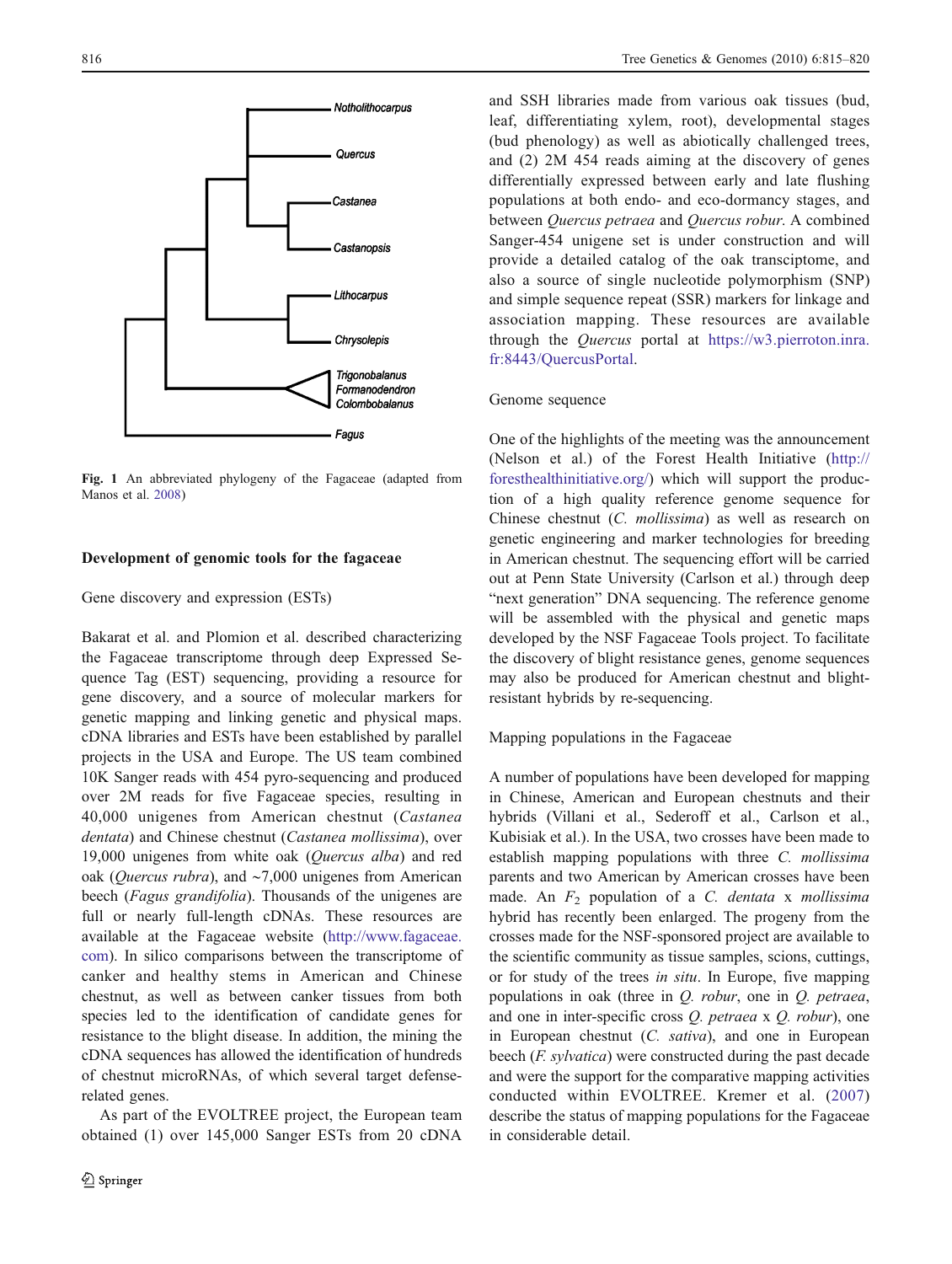#### DNA marker development

Recent advances in high-throughput sequencing technologies have facilitated a striking increase in the number of DNA markers available for genetic studies in the Fagaceae (Carlson et al., Plomion et al.). Data for sequences from nuclear and organellar DNA of species representing several genera in the Fagaceae (Fagus, Quercus, and Castanea) are being mined for genetic markers; primarily SSRs, SNPs, and insertions or deletions (indels). Extensive EST resources are now available and proving extremely useful for identifying polymorphisms in large numbers of nuclear sequences from these genera (Kubisiak et al., Plomion at al., Lalague et al.). Marker development is focused on characterizing the inheritance and polymorphism information content of markers within and across species in the family. The transferability of EST-SSRs across the family is encouraging, at least for more closely related genera. Of particular interest is identification of polymorphisms in sequences that potentially have adaptive significance (Goicoechea et al.), including pathogen defense-response genes (Barakat et al.), or in sequences of potentially conserved orthologs (Lin et al.). Complete sequences of the chloroplast genomes of at least one species within Fagus, Quercus, and Castanea are also now available (Pinzauti et al.). Together, the growing numbers of both nuclear and organellar markers is providing a powerful framework for testing hypotheses related to the phylogenetics, biogeography, population genetics, and quantitative genetics of species across the family (Manos, Kremer, Finkeldey et al., Vazquez).

# Genetic mapping and QTL analyses

High-density genetic maps are important tools that provide insights into the genome structure of organisms, identify quantitative trait loci (QTLs), facilitate the cloning of novel genes from bacterial artificial chromosome (BAC)-based physical maps (Fang et al., Faivre-Rampant et al.), and enable marker-assisted breeding. In North America, genetic maps currently are being constructed for F. grandifolia, Quercus rubra, C. dentata, and C. mollissima (Kubisiak et al.; Carey et al.) and in Europe, genetic maps are being constructed for F. sylvatica, Q. robur, Q. petraea, and C. sativa (Bodénès et al., Villani et al.). The identification and mapping of orthologous sequences across these species will greatly increase our understanding of genome organization and evolution in the family (Bodénès et al.). As a first step, consensus EST-SSR markers were developed from data mining in the OAK EST libraries and served for the comparative mapping in the three European genera. These efforts are currently extended by using COS markers. Quantitative trait locus (QTL) analysis is primarily focused on genes of adaptive significance (Gailing et al., Chancerel et al., Villani et al.) such as those

influencing bud break, species differentiation (Garnier-Gere et al.), water-use efficiency (Brendel et al.), and pathogen defense-response (Costa et al., Carey et al.). Eventual mapbased cloning and verification of genes involved in these traits, as well as a thorough understanding of the underlying natural variation at these genes, is a major goal of both fundamental and applied research programs.

# BAC libraries and physical mapping

Fang et al reported that three BAC libraries, each covering from 10 to 12× genome equivalents, were made from Chinese chestnut, and another BAC library with 12× genome coverage was constructed from American chestnut for comparative genomics studies. BAC clones from the Chinese chestnut libraries were analyzed by high information content fingerprinting. Further assembly of a total of 125,459 clones, representing 18× genome equivalents, by FPC v9.1 resulted in a physical map with 4,345 contigs and 17,132 singletons. A total of 579 markers have been integrated to the physical map with an eventual goal of anchoring ∼1,500 genetically mapped markers. The map is accessible at [<http://www.](http://www.fagaceae.org/cmap/) [fagaceae.org/cmap/](http://www.fagaceae.org/cmap/)> and is periodically updated.

A 12X BAC library has been constructed for one of the French reference Q. robur individuals (3P) for which both genetic and QTL maps are already available (Faivre-Rampant et al.). PCR screening with 60 genetic markers that spanned across the linkage map show that the library is useful for physical mapping, isolation of genes and genome sequencing. BAC end sequencing has provided a first glimpse of the genome sequence content and organization of the oak species.

#### Application of genomic resources

Genetics of biotic stress/disease resistance

Differential gene expression between Chinese and American chestnut (C. mollissima and C. dentata, respectively) at canker margins, paired with linkage to known blight resistance loci is being used to select candidate genes for chestnut transformation tests (Powell et al.). Resulting transgenic American chestnut plants will be tested for enhanced resistance to Cryphonectria parasitica, the chestnut blight pathogen. Since blight resistance is a quantitative trait and transformation procedures are difficult, it is important to develop a simple, early resistance assay that can detect resistance enhancement. Once resistanceenhancing genes are identified, they can be used as markers in breeding or placed in pyramid constructs. The knowledge gained on the quantitative resistance genes will benefit other tree species that are declining due to similar pathogens.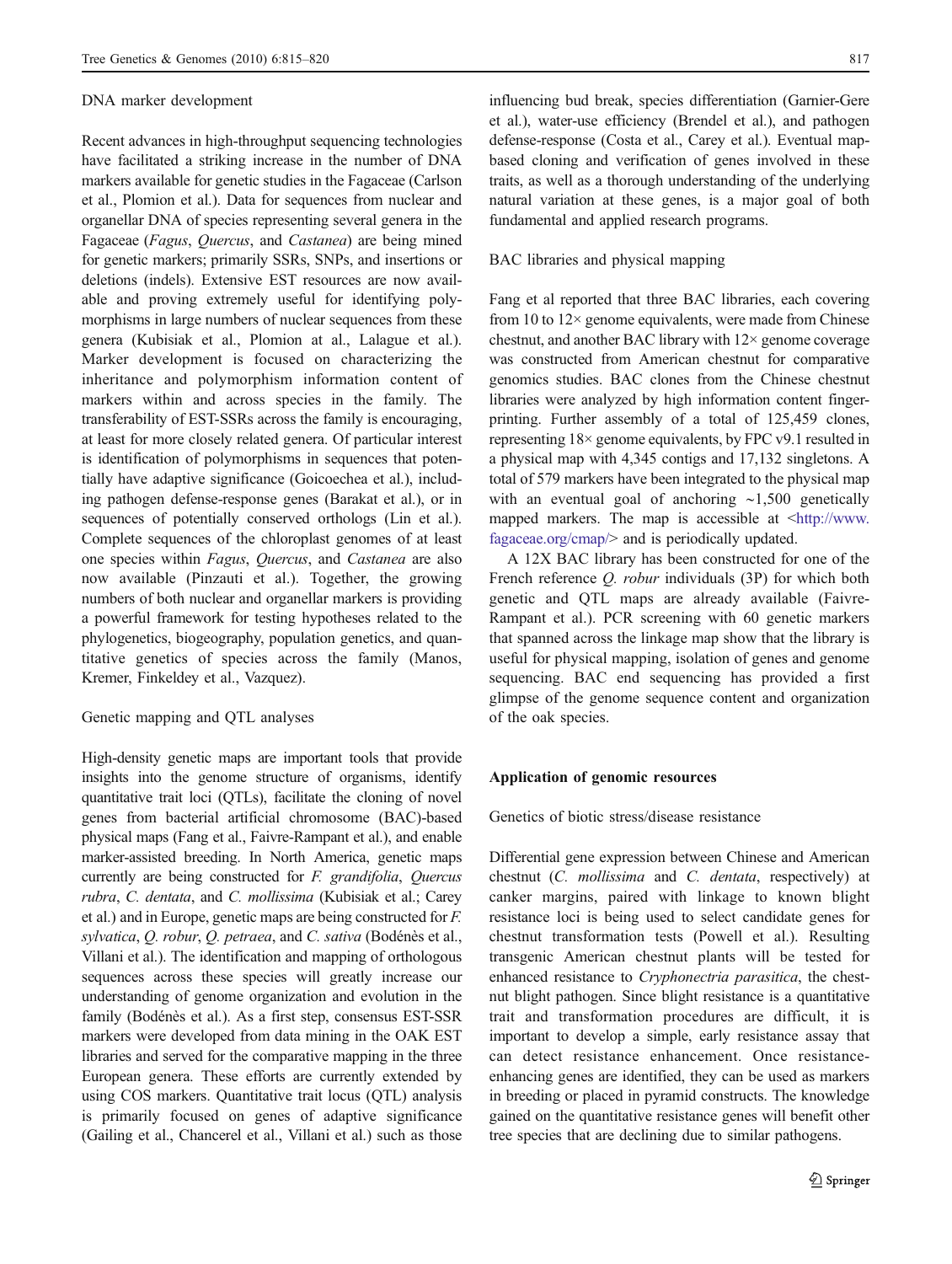A common marker framework developed by the NSFsponsored project "Genomic Tool Development for the Fagaceae" is being used for genotyping  $F_1$  progenies coming from two inter-specific crosses established between European chestnut and Asian species (Castanea sativa x C. crenata, and C. sativa x C. mollissima) with the aim to construct genetic linkage maps for European chestnut and Asian chestnuts and to identify resistance QTL to Phytophthora sp. and to C. parasitica (Costa et al.).

Although hazelnut (Corylus avellana) is not a member of the Fagaceae, it shares a distant relationship (Order Fagales) and susceptibility to diseases similar to those that have decimated chestnut. Shawn Mehlenbacher of Oregon State University is routinely using marker-assisted selection for Eastern filbert blight (EFB) resistance in hazelnut [http://](http://www.springerlink.com/content/mw161chwjhg6w2ll/) [www.springerlink.com/content/mw161chwjhg6w2ll/.](http://www.springerlink.com/content/mw161chwjhg6w2ll/) Four single, dominant genes for EFB resistance have been mapped to four different linkage groups. BACs linked to the single dominant "Gasaway" gene are being sequenced to identify a gene for EFB resistance [http://www.actahort.](http://www.actahort.org/members/showpdf?booknrarnr=845_25) [org/members/showpdf?booknrarnr=845\\_25](http://www.actahort.org/members/showpdf?booknrarnr=845_25) Molecular markers are also being used to survey genetic diversity within accessions of Corylus avellana at the USDA National Clonal Germplasm Repository at Corvallis, OR <http://www.springerlink.com/content/y29310k88515k617/>.

## Genetics of abiotic stress/ecophysiology

Application of genomics in ecological genetics of Fagaceae have focused on adaptive traits such as drought, water use, and growth rhythm. Major QTLs for water-use efficiency (WUE) were detected in a Quercus pedigree (O. Brendel) and in a C. sativa pedigree (Villani et al.). Comparative location of QTLs within the Quercus genus showed genomic regions with more QTLs (Bodénès et al.). A candidate gene (ERECTA) potentially involved in the response of WUE has been analyzed in natural populations, showing 30% nucleotide differentiation value between Q. petraea and Q. robur (P. Garnier-Géré et al.). Results presented by V. Sork suggest genetic structure in valley oak (Q. lobata) associated with climatic variables, which will be tested in an association study using gene candidates related to cold and heat tolerance and osmotic stress. A similar project was presented by H. Lalagüe et al. which explored nucleotide diversity patterns along an altitudinal gradient in beech (Fagus sylvatica) for gene candidates involved in responses to abiotic stress. N. Schulz et al. presented a study monitoring gene expression and physiological responses where clonal seedlings developed from tissue culture of Q. robur were used in a 2-year drought stress experiment.

In France (Plomion et al., Kremer et al.), gene expression profiling and data mining with the existing EST resources were implemented to identify and catalog genes of adaptive

significance in European oaks and chestnut. Target traits were bud burst, bud set, length of growing season, and water-use efficiency. Nucleotide diversity was monitored in natural populations and SNP variation was recorded (Kremer). Additional SNPs were also inventoried in existing EST resources. A search for adaptive variation was extended by re-sequencing 1,000 genes in 23 oak trees (Garnier-Géré et al.). On-going efforts aim at mapping the whole set of genes in order to compare their location to QTL that were mapped in oak and chestnut pedigrees. QTLs for bud burst showed congruent location on oak and chestnut linkage groups (Kremer). SNP variation is currently being monitored in natural populations sampled along geographical gradients (latitude and altitude). SNP frequencies will be compared to the clinal variation observed for phenological traits. Finally SNP differentiation is scanned along linkage groups in order to identify hot spots of differentiation that will be compared with QTLs for adaptive traits. Similar approaches comparing QTL and Fst scanned along linkage groups are also implemented at the species level in order to identify genomic hotspots related to adaptive divergence among species, or speciation genes.

#### Transformation and vegetative propagation

Two transformation pipelines have been developed for American chestnut (C. dentata) to test for resistanceenhancing genes from Chinese chestnut (C. mollissima) and other sources (Powell et al; Merkle et al). Organogenic cultures or somatic embryos are target tissues for Agrobacterium-mediated transformation and both have been used successfully to produce transgenic whole plants. The system at UGA incorporates liquid culture selection and provides a rapid method for generating new transgenic events, though multiple bottlenecks between Agrobacterium inoculation and transgenic plant production would probably limit usable (i.e., transgenic plantlet-producing) events to about 40 per person per year. The system at SUNY-ESF uses semi-solid medium selection and has a similar production rate. Although this method takes longer to generate events, once a useful event is identified, it can be multiplied in shoot culture and shoots can be rooted to produce whole plants in just a few months. The shoot multiplication and rooting approach would also be useful in clonal propagation of trees from the backcross breeding program of the American Chestnut Foundation. There are currently 15 gene constructs in the SUNY-ESF transformation pipeline, mostly from non-chestnut sources, but three of the constructs contain a Chinese chestnut laccase gene. UGA has developed a cryostorage system for embryogenic cultures that can be used to help conserve chestnut germplasm and to hold transgenic and conventionally bred material indefinitely while propagules from the lines are tested.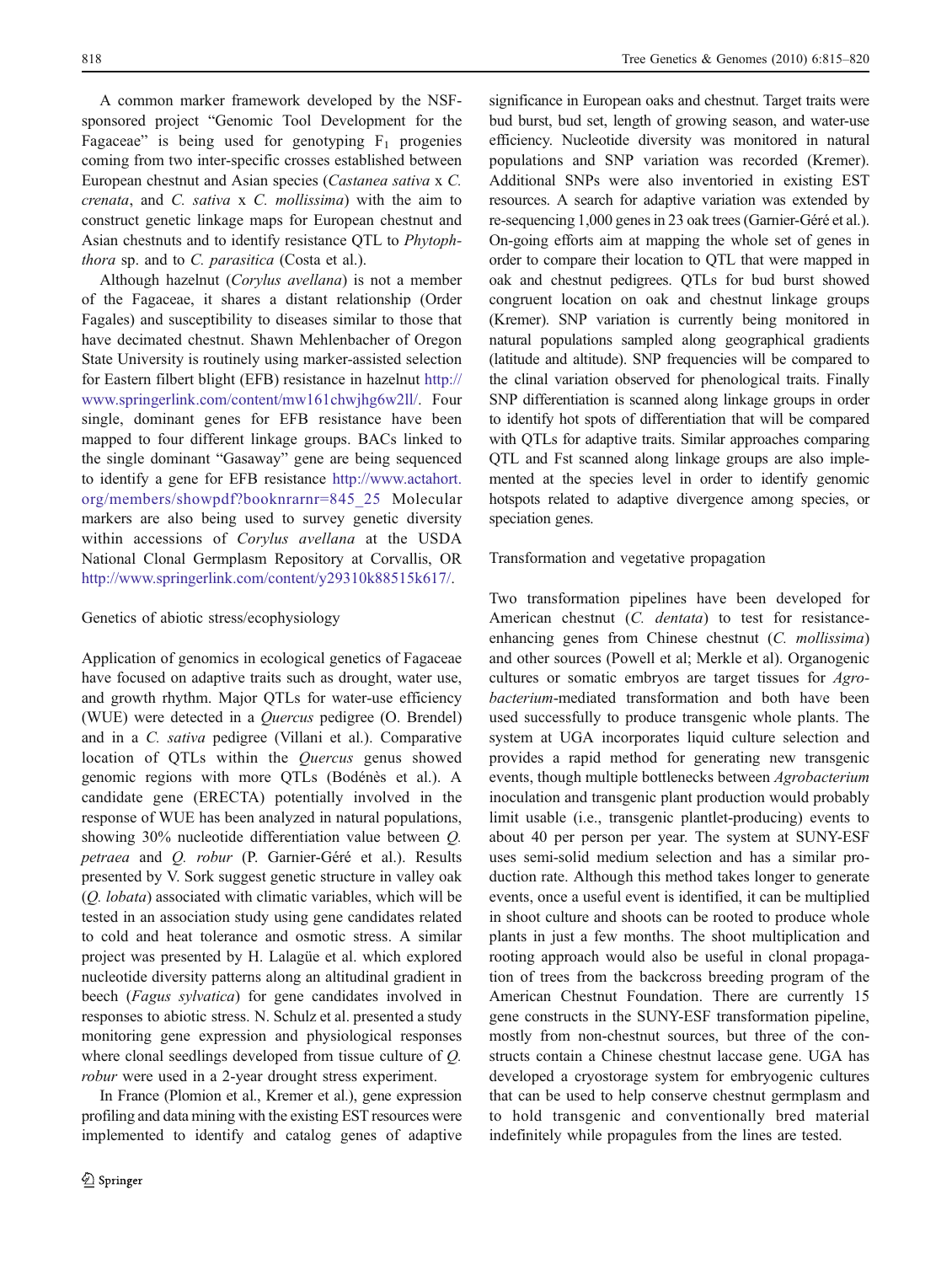#### **Bioinformatics**

In Europe (Fluch et al.): an e-Lab and central data access portal has been developed as an online resource linking various distributed and heterogenous database systems all over Europe within the framework of EVOLTREE. At [www.evoltree.eu](http://www.evoltree.eu) online queries can be submitted to twelve databases which are linked within the e-Lab. Results are joined by the information system to a single result set, resolving overlaps and links in the underlying data automatically. The TDWG Access Protocol for Information Retrieval (TAPIR)—an XML-based protocol that can be used for information retrieval in distributed database architectures is used to realize the decentralized database queries.

Currently, 103,141 EST, 1,677 nucleotide and 589 protein sequences from various Fagaceae species originating from the project are available and serve for Basic Local Alignment Search Tool (BLAST) queries. Four mapping pedigrees, five association populations, and geo-referenced information on 3,767 individuals from natural populations of oak are contained within the data sets. Two hundred twenty-four physical and QTL maps are also accessible via the portal. Information on Fagus and Castanea pedigrees and association populations, about microarray experiments, as well as further EST sequences will be included in the near future. SNP and SSR data produced will be available via the system as well.

In the USA (Cheng et al): The Fagaceae Genomics Web (FGW, [http://www.fagaceae.org\)](http://www.fagaceae.org) is a bioinformatics resource that provides genetic and genomic information about chestnut, oak, beech, and other species in the Fagaceae. The site serves primarily as a public repository for data generated by the NSF-funded project "Genomic Tool Development for the Fagaceae" (NSF#0605135). These data include both 454 and Sanger EST sequences, unigene assemblies, SNPs, SSRs, physical maps, genetic maps, and BLAST homology results between unigene assemblies and large public databases such as ExPASy SwissProt and NCBI nr. The site also provides an online blast tool and fulltext searching capabilities. Most recently, unigene contigs have been annotated with GO terms; InterPro protein motifs and domains; and Kyoto Encyclopedia of Genes and Genomes (KEGG) pathways, protein families and orthologs. Interactive expandable trees are available for browsing KEGG and Gene Ontology (GO) hierarchies as well as pie charts for GO summaries. Additionally, the project aided in the construction of two new open-source software tools: Hybdecon and Tripal. Hybdecon supports multi-dimensional overgo pooling strategies by providing an improved graphical interface for hybridization screening. The software then maps markers to BAC clones through a deconvolution process. Hybdecon was used in the creation of the Chinese chestnut (C. mollissima) physical map now accessible on the FGW site. Tripal, is a toolkit for construction of genomic websites. It combines

main-stream content-management software with standards for storage of genomic data.

#### European initiative

Another exciting highlight of the meeting was the announcement that the Directorate General for Research at the European Union (EU) is supporting a coordination and support action (CSA) called Foresttrac aimed at reinforcing EU and North American cooperation in the field of forest genomics and adaptation (Kremer, Final Session). The CSA will last two years and will deliver (1) a mapping of current research capacity in forest ecosystem genomics, (2) a validated research roadmap regarding adaptation to climate change, (3) a set of joint science plans, and (4) a collection of genomic resources laying the foundation for future whole genome sequencing of ecologically and economically important tree species. All project outcomes will be validated during the CSA by a wide group of stakeholders from Europe and North America and will be disseminated widely via the project website and key dissemination. The expected follow up of FORESTTRAC is a future collaborative research project that should be jointly supported by funding agencies in Europe and in North America. Graham Harrison from the National Science Foundation reviewed the opportunities for seeking funding from NSF for international collaborations.

### Opportunities for future research collaborations

At the conclusion of the conference, attendees discussed how scientists from the USA, Europe, and elsewhere (Asia) might engage in near-term and long-term research collaborations focused on genomics of the Fagaceae. The group defined a number of potential topics that might benefit from combined efforts some of which were initiated immediately.

Acknowledgements The success of this conference and the completion of this report would not have been possible without the assistance and contributions of many individuals and sponsors. The authors wish to thank the following for making this meeting a reality: remaining members of the organizing committee (John Carlson, Jeanne Romero-Severson, Paul Sisco, Jennifer Koch, William Powell, Susan McCord); Kelley McCarter, North Carolina State University (FEOP), for meeting planning and facilitation; ArborGen, Roche and 454 Sequencing, The Schatz Institute for Tree Molecular Genetics, the North Carolina Biotechnology Center, the Institute of Forest Biotechnology and EVOLTREE for their financial and in-kind support. The authors are indebted to the many individuals that contributed to the report, including: Scott Merkle, William Powell, John Carlson, Ali Barakat, Oliver Brendel, Silvia Fluch, Eric Fang, CH Cheng, Paul Sisco, Tom Kubisiak, Rita Costa, Fiorella Villani, Paul Manos, and Christophe Plomion. Our apologies to any omissions of contributors.

Open Access This article is distributed under the terms of the Creative Commons Attribution Noncommercial License which permits